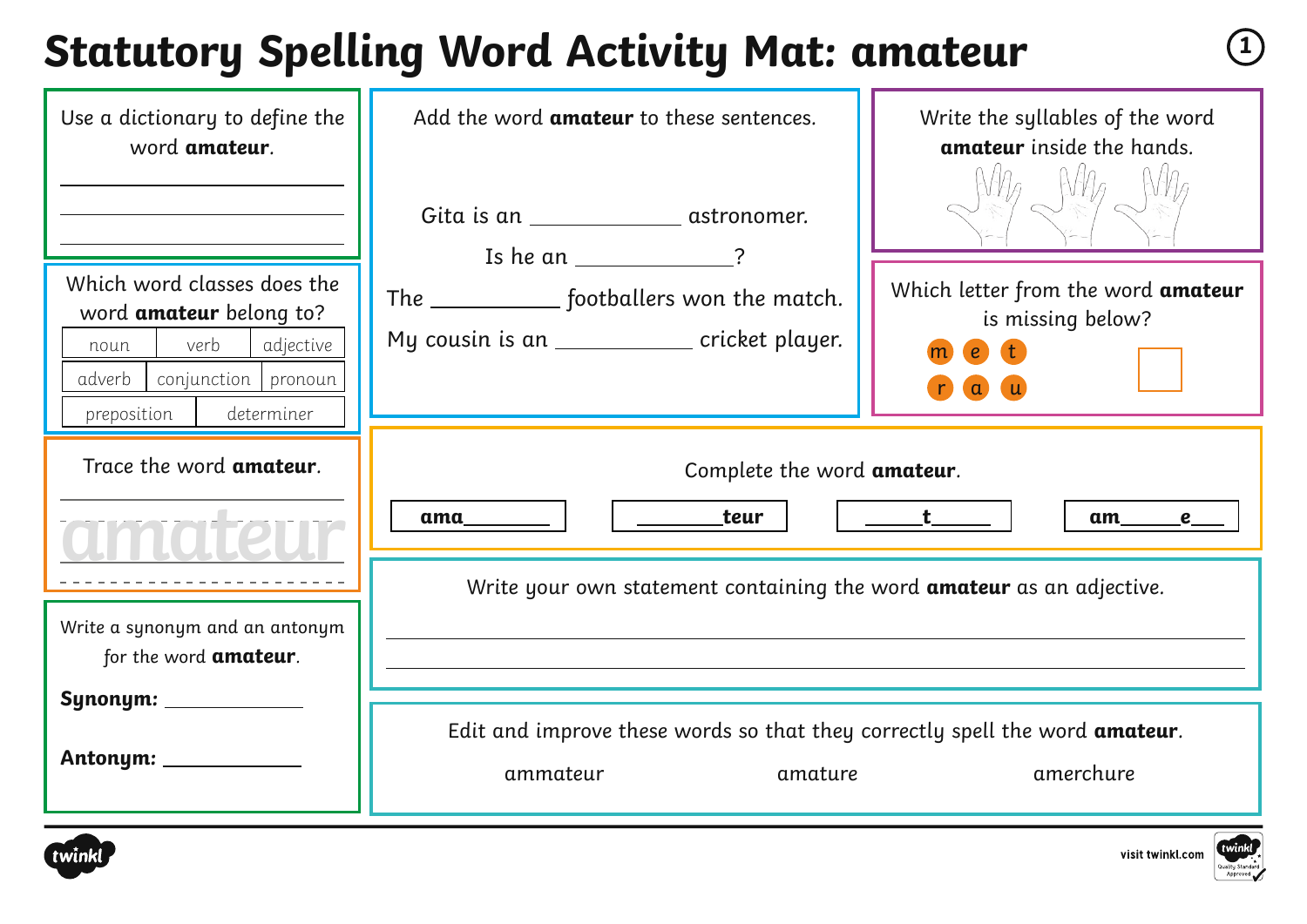#### **Statutory Spelling Word Activity Mat: ancient <sup>2</sup>**

| Use a dictionary to define the<br>word ancient.                                         | Add the word ancient to these sentences.                                                                     | Write the syllables of the word<br>ancient inside the hands. |
|-----------------------------------------------------------------------------------------|--------------------------------------------------------------------------------------------------------------|--------------------------------------------------------------|
|                                                                                         | Rome has many ______________ buildings.                                                                      |                                                              |
|                                                                                         | The ________________ coins are worth a lot of<br>money.                                                      |                                                              |
| Which word classes does the<br>word <b>ancient</b> belong to?                           | The pyramids were built in<br>___________________ times.                                                     | Which letter from the word ancient<br>is missing below?      |
| verb<br>adjective<br>noun<br>adverb<br>conjunction pronoun<br>determiner<br>preposition | Is this an ______________________ artefact?                                                                  | (n)<br>$\alpha$                                              |
| Trace the word ancient.                                                                 | Complete the word ancient.<br>ent                                                                            | an $e$                                                       |
| Write a synonym and an antonym                                                          | Write your own statement containing the word <b>ancient</b> as an adjective.                                 |                                                              |
| for the word ancient.                                                                   |                                                                                                              |                                                              |
| Synonym: _____________<br>Antonym: _____________                                        | Edit and improve these words so that they correctly spell the word ancient.<br>anshunt<br>aincent<br>ansient |                                                              |



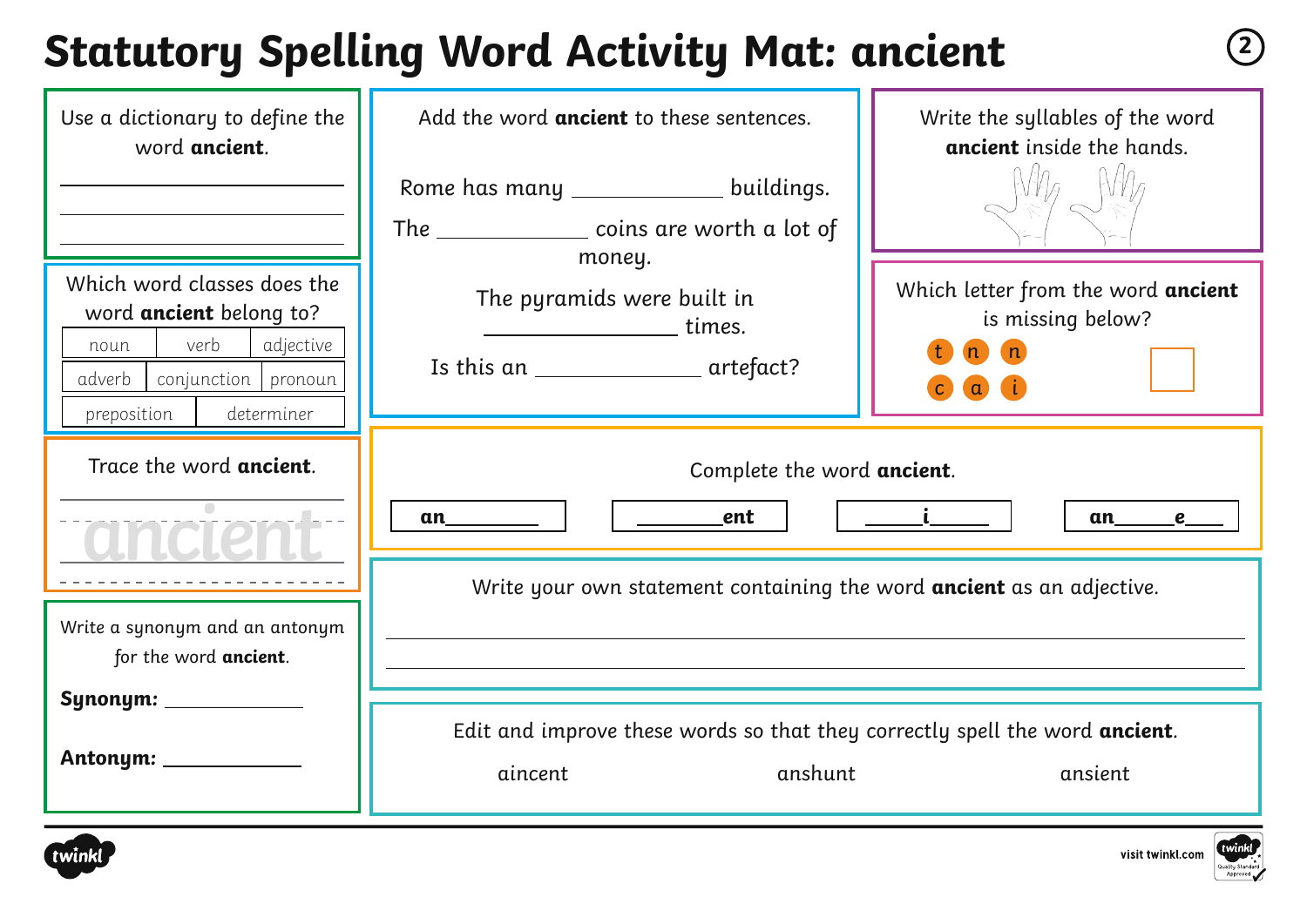# **Statutory Spelling Word Activity Mat: apparent <sup>3</sup>**

| Use a dictionary to define the<br>word apparent.                                                                                                   | Add the word apparent to these sentences.<br>The danger was not <b>with the danger was not</b><br>A new problem soon became | Write the syllables of the word<br>apparent inside the hands.                                                              |
|----------------------------------------------------------------------------------------------------------------------------------------------------|-----------------------------------------------------------------------------------------------------------------------------|----------------------------------------------------------------------------------------------------------------------------|
| Which word classes does the<br>word apparent belong to?<br>verb<br>adjective<br>noun<br>adverb<br>conjunction pronoun<br>preposition<br>determiner | It is ______________ that there is no way out.<br>My dog is in no _____________ pain after<br>his fall.                     | Which letter from the word apparent<br>is missing below?<br>$\mathbf{r}$ a $\mathbf{a}$<br>$\blacksquare$<br>e <sup></sup> |
| Trace the word apparent.                                                                                                                           | Complete the word apparent.<br>$\rule{1em}{0.15mm}$ ent<br>appar_____<br>$r$ and $r$ and $r$ and $r$ and $r$<br>$ap_$       |                                                                                                                            |
| Write a synonym and an antonym<br>for the word apparent.                                                                                           | Write your own statement containing the word <b>apparent</b> as an adjective.                                               |                                                                                                                            |
| Synonym: __________<br>Antonym: ___________                                                                                                        | Edit and improve these words so that they correctly spell the word apparent.<br>aparent<br>apparrent<br>aparrunt            |                                                                                                                            |



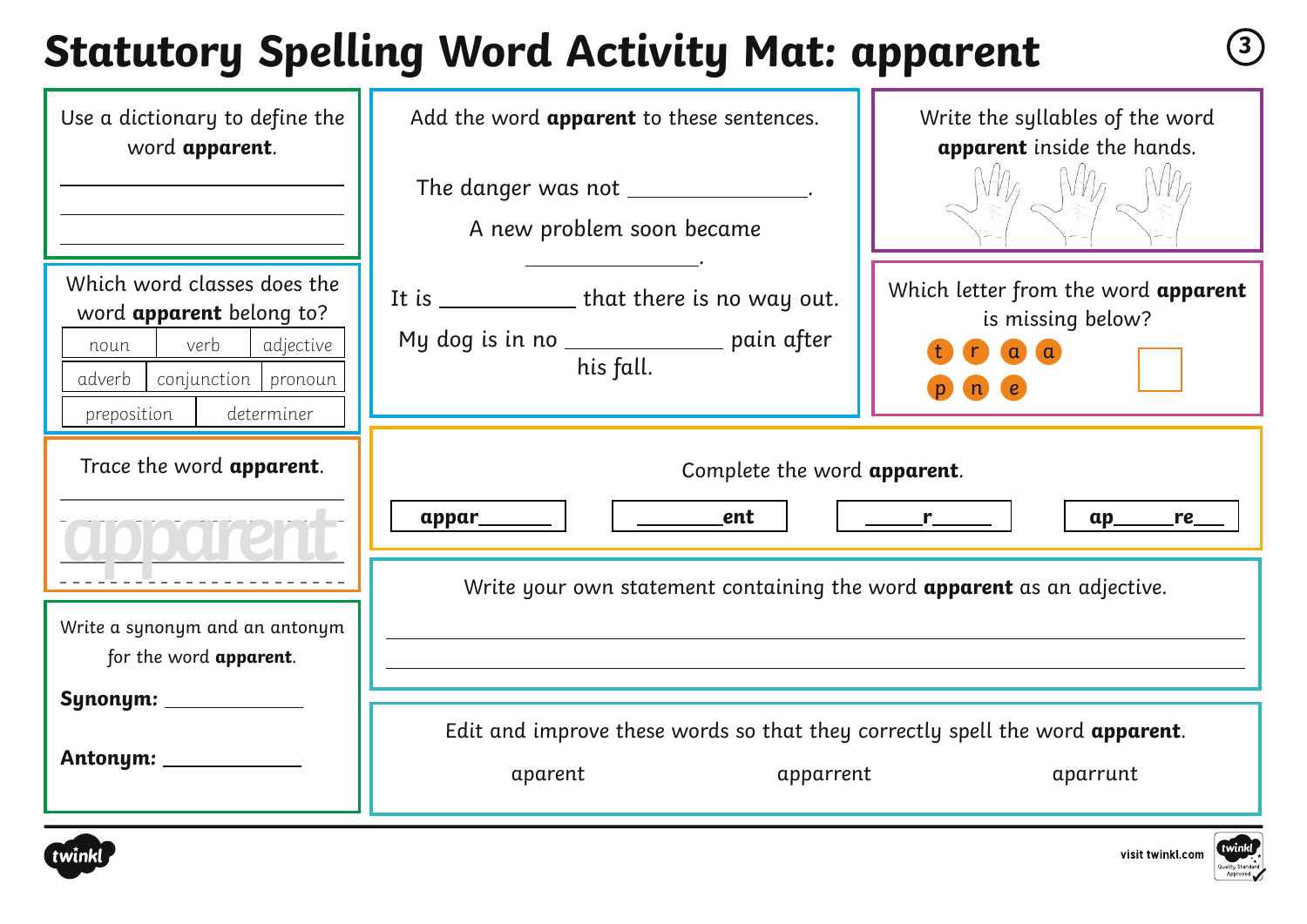# **Statutory Spelling Word Activity Mat: appreciate <sup>4</sup>**

| Use a dictionary to define the<br>word appreciate.                                                                                                            | Add the word <b>appreciate</b> to these sentences.<br>"I'd __________________ a cup of tea," stated        | Write the syllables of the word<br>appreciate inside the hands.                  |
|---------------------------------------------------------------------------------------------------------------------------------------------------------------|------------------------------------------------------------------------------------------------------------|----------------------------------------------------------------------------------|
| Which word classes does the<br>word <b>appreciate</b> belong to?<br>verb<br>adjective<br>noun<br>adverb  <br>conjunction pronoun<br>determiner<br>preposition | my mum.<br>and quiet.                                                                                      | Which letter from the word<br>appreciate is missing below?<br>$e$ a $c$<br>a r t |
| Trace the word appreciate.                                                                                                                                    | Complete the word appreciate.<br>appre_______                                                              | ia<br>e<br>$ap_$                                                                 |
| Write a synonym and an antonym for<br>the word <b>appreciate</b> .                                                                                            | Write your own statement containing the word <b>appreciate</b> as a verb.                                  |                                                                                  |
| Synonym: ____________                                                                                                                                         | Edit and improve these words so that they correctly spell the word appreciate.<br>apprechiate<br>apreciate | appresheait                                                                      |